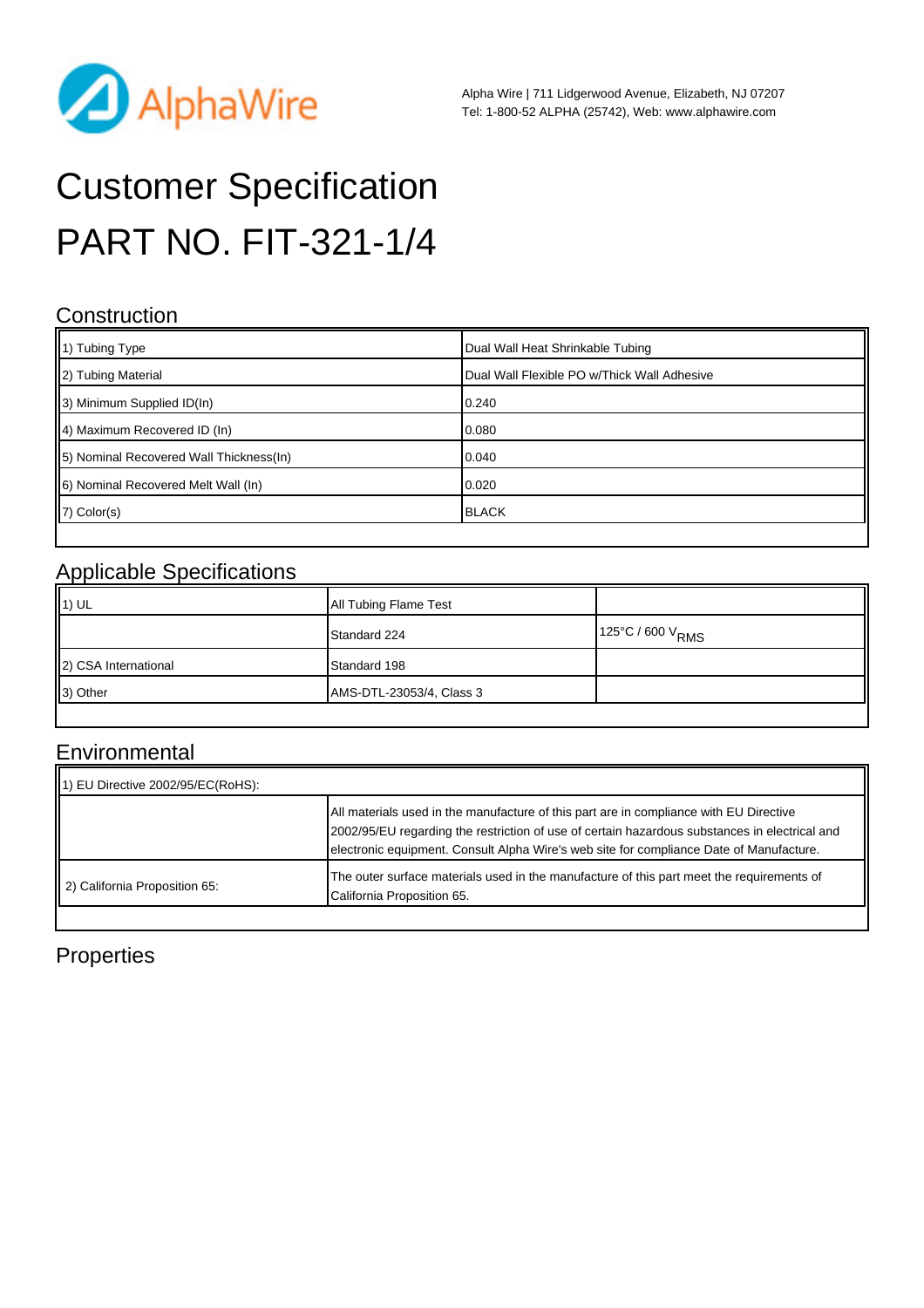| Physical & Mechanical Properties |                       |                  |  |
|----------------------------------|-----------------------|------------------|--|
| 1) Temperature Range             | -55 to 125°C          |                  |  |
| 2) Shrink Ratio                  | Approximately 3:1     |                  |  |
| 3) Full Recovery Temperature     | $110^{\circ}$ C       |                  |  |
| 4) Minimum Shrink Temperature    | 110°C                 |                  |  |
| 5) Tensile Strength              | 1500psi, Min          | ASTM D638        |  |
| 6) Elongation                    | 250%, Min             | ASTM D638        |  |
| 7) Cold Impact(-55°C)            | no cracking           | ASTM D746        |  |
| 8) Heat Shock(250°C,4hrs)        | no cracking           | AMS-DTL-23053    |  |
| 9) Secant Modulus                | 2.5x10 $4$ psi, Min   | ASTM D882        |  |
| 10) Longitudinal Change          | $+1\% - 15\%$         | AMS-DTL-23053    |  |
| 11) Shelf Life                   | 3 Years @ 18 to 35°C  |                  |  |
| <b>Electrical Properties</b>     |                       |                  |  |
| 1) Dielectric Strength           | 300 V/mil, Min        | <b>ASTM D876</b> |  |
| 2) Volume Resistivity            | 1x10 $12$ ohm-cm, Min | ASTM D876        |  |
| <b>Chemical Properties</b>       |                       |                  |  |
| 1) Water Absorption              | 1.00%, Max            | ASTM D570        |  |
| 2) Corrosion(0°C,16hrs)          | no corrosion          | AMS-DTL-23053    |  |
| 3) Fluid Resistance(23°C,24 Hrs) | 900 PSI, Min          | AMS-DTL-23053    |  |
| 4) Fungus Resistance             | Pass                  | AMS-DTL-23053    |  |
| 5) Halogen Free                  | No                    |                  |  |
| 6) Lead Free                     | Yes                   |                  |  |

#### **Other**

Packaging

[www.alphawire.com](http://www.alphawire.com)

Alpha Wire | 711 Lidgerwood Avenue, Elizabeth, NJ 07207 Tel: 1-800-52 ALPHA (25742)

Although Alpha Wire ("Alpha") makes every reasonable effort to ensure there accuracy at the time of publication, information and specifications described herein are subject to errors or omissions and to changes without notice, and the listing of such information and specifications does not ensure product availability.

Alpha provides the information and specifications herein on an "AS IS" basis, with no representations or warranties, whether express, statutory or implied. In no event will Alpha be liable for any damages (including consequential, indirect, incidental, special, punitive, or exemplary) whatsoever, even if Alpha had been advised of the possibility of such damages, whether in an action under contract, negligence or any other theory, arising out of or in connection with the use, or inability to use, the information or specifications described herein.



Alpha Wire | 711 Lidgerwood Avenue, Elizabeth, NJ 07207 Tel: 1-800-52 ALPHA (25742), Web: www.alphawire.com